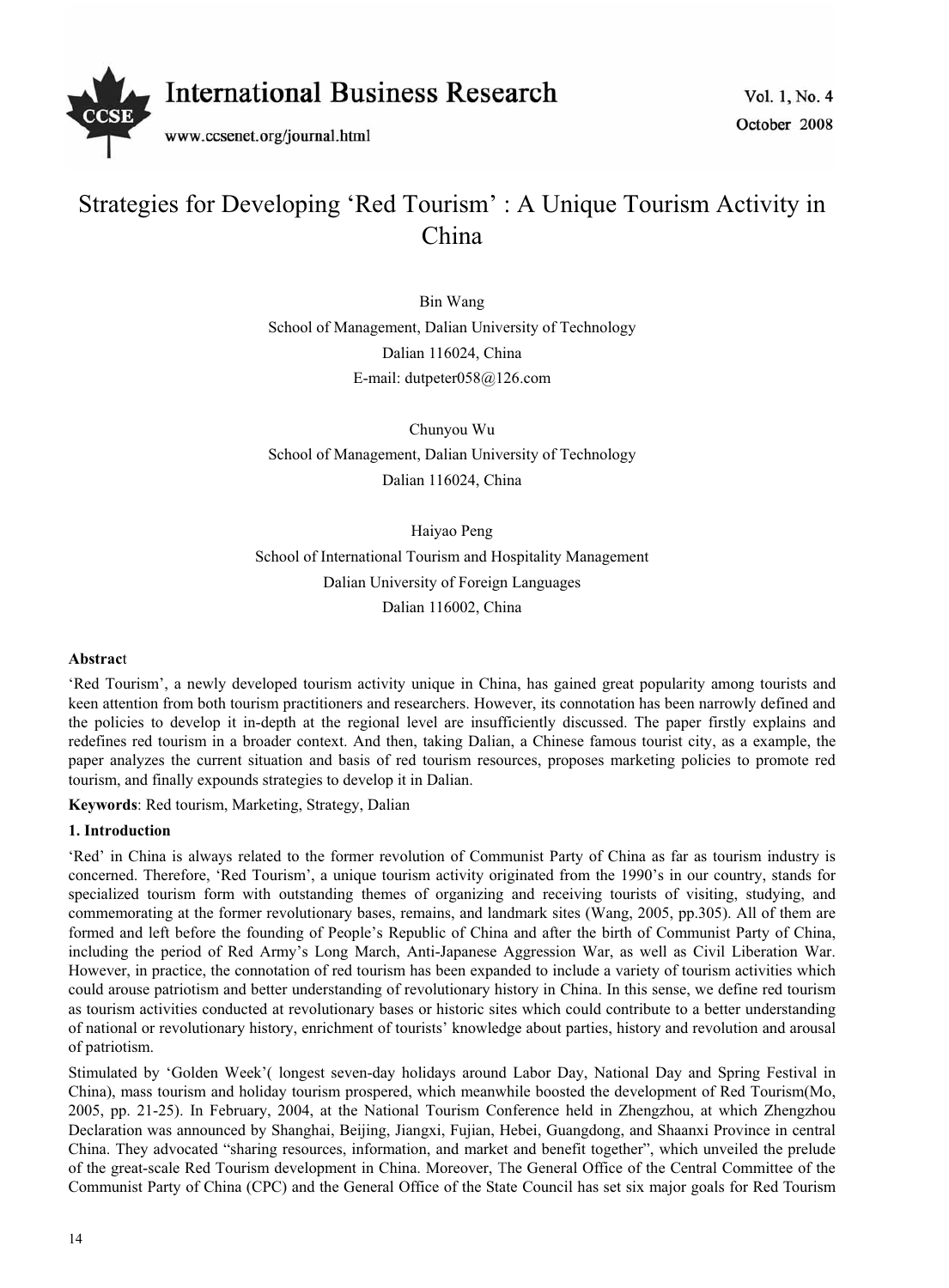in their guidelines for the development of the nation's Red Tourism from 2004 to 2010, including developing 12 key tourist areas, improving 30 "selected traveling routes", cultivating about 100 "classic red tourist spots" in our country.

Dalian ,one of Chinese 10 best tourism cities, has attracted tourists from all over the world for its mild coastal climate, spectacular seascape, fascinating theme parks and festivities. Dalian is also known for its historical remains from the turn of 20<sup>th</sup> century when Dalian was governed first by Russia then by Japan. A large number of war fields/fortresses/weapons etc. remained, many of which have been made into museums and exhibition centers to serve as tourist attractions. Besides, the old residence of Guan Xianying, a top leader in Chinese revolutionary history, was selected as one of 100 "classic red tourist spots" in our country (Li, 2005). It is expected that the design and exploitation of red tourism in Daian could greatly complement existing tourism products whose prevailing attraction consisting of seascape, squares and theme parks.

## **2. Significance of Developing Red Tourism in Dalian**

It is believed that red tourism is a major project that could benefit both the Party, the nation and the people, either in the economic, cultural or political sense.

First of all, Red Tourism could reinforce the patriotism education of adolescents by coordinating the traditionally revolutionary education with the development of tourism industry. Former revolutionary bases, remains and war ruins are high in historical value and educational meaning. Visits to those sites will infuse national ethos and patriotic spirit into the youngsters. Combining teaching and fun with travel is also an improvement in the form of education.

Besides, red Tourism could be conducive to the development of Dalian economy and social culture. The glorious traditional culture deriving from fights to win national independence and anti-imperialists is valuable assets in both the revolutionary war periods and present-day efforts to realize the rejuvenation of the country. Red culture is a significant part of Chinese culture system, and is indispensable to the integrated, advanced culture of socialism with Chinese characteristics. To inherit and carry forward Red culture, seeking the gearing point with Dalian local culture and tourism will assist the development of Dalian economy. Red Tourism can effectively convert political advantage to economic advantage, and form a new growing point of Dalian tourism economy.

Lastly, red Tourism can be a great aid to Dalian tourism industry. For a long time, tourist products of Dalian remain at the relatively low level. High-grade tourist products are badly scarce. The single tourist product chain centering on the sea—sightseeing sea view, tasting seafood, fishing and shopping handicrafts about the sea, cannot meet tourists' diversified needs at cultural and spiritual level. However, Red Tourism fills the gap. Tourists are prone to learn historical and cultural knowledge, mould their sentiments and enhance their tastes.

## **3. The Current Situation of Red Tourism Development in Dalian**

The main attractions of Dalian Red Tourism are the Former Residence and Memorial of Guan Xiangying in Jinzhou District, abundant war remains and some military buildings of former Soviet Union in Lvshun district.

At present, Dalian municipal government has been carrying forward the design and construction of Memorial of Guan Xiangying. Dalian Transportation has rebuilt the highway of 12.3 kilometers in Jinzhou in order to completely improve the transportation to the memorial (Liu, 2005). Some surrounding tourism resources are being developed to integrate an exquisite tourism program based on Red Tourism. Meanwhile, in order to expand more items on display in the memorial, the collection and disposal of historical relics and stories or anecdotes about Guan Xiangying are under way.

Patriotism education bases such as the former prison of Russian-Japanese War of 1905 has been well combined with annual important festivals to hold some seminars and other activities, which has attracted plenty of tourists, especially young students.

## *3.1 Advantages*

## (1) Rich and unique Red Tourism resources

The Memorial of Guan Xiangying in Jinzhou district, the national patriotism educational base, has been brought into national layout of Red Tourism. Lvshun represents an epitome of Modern History of China. Plenty of wars such as the Sino-Japanese War of 1894, and other significant historical events were closely related with Lvshun. Particularly, Lvnshun is the unique battle field of Russian-Japanese War of 1905, a lot of war ruins and military buildings are unique. They are live textbook as spreading patriotic spirit and national ethos. Thus, while reading the Modern History of China, people have to pinpoint Lvnshun.

## (2) Beneficial developing environment

National and local governments have placed much emphasis on Red Tourism, and are making policies supporting travel agencies to manage Red Tourism routes. National Tourism Bureau is going to integrate Red Tourism resources and to establish Red Tourism system.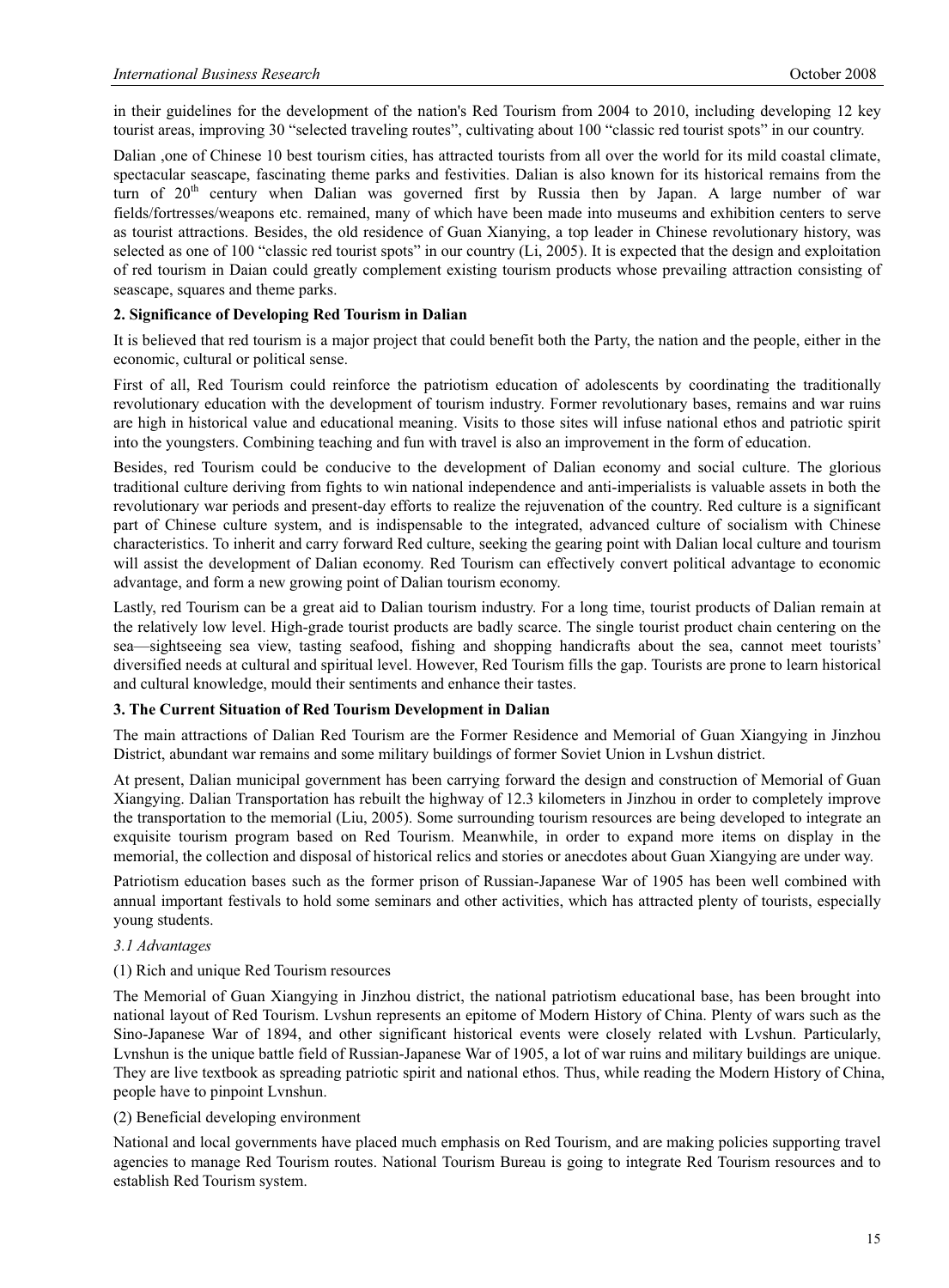Liaoning Province has set its aim and worked out the specific outline to develop provincial Red Tourism. One strategy is to design a series of exquisite itineraries and four key zones, including Lvshun in south Liaoning. In local Dalian, Red Tourism has been brought into the layout and many relevant infrastructures are under rebuilding.

## *3.2 Disadvantages*

(1) Late start

Red Tourism originated in 90s, 20<sup>th</sup> century, whereas the development in Dalian began in recent years. A number of advantageous tourist products and itineraries need designing. However, some other renowned places outside Dalian have better basis and more experiences in developing Red Tourism.

## (2) Competitive disadvantage in the region

Red Tourism is prevailing across China. Jinggangshan of Jiangxi, Shaoshan of Hunan and Yan'an of Shaanxi in central China developed Red Tourism early and are famous now. Their itineraries and scenic spots are overwhelming in the market. Furthermore, neighboring counterparts like Shenyang, Jinzhou and Fushun are also competing for market shares. Hence in order to catch up with and outdo them, Dalian has to highlight its strengths.

(3) Difficult to assimilate Red Tourism into Dalian tourism image

Dalian has promoted itself as an Romantic City and has gained much identification. Nevertheless, to speak of Dalian, tourists will associate with romantic squares and the sea. It needs a transition to change the first impression in the mind of tourists.

## **4. Marketing of red tourism in Dalian**

## *4.1. Market Position*

Red Tourism is positioned as a significant part of Dalian tourism economy. The general plan of developing Red Tourism is divided into two phases. The first phase mainly concentrates on the improvement of infrastructures and collections of historical and cultural objects. And the aim of the second stage is to make Red Tourism an essential part of Dalian tourism, extend and improve the industrial structure of Dalian tourism via Red Tourism.

Lvshun could be positioned as half of the history textbook of Modern History of China, and the Memorial of Guan Xiangying, war ruins in Lvshun and World Peace Park could be designed and promoted as the second classroom of patriotism education.

In terms of tourists' origins, the market of Dalian Red Tourism is mainly positioned domestically. The primary market consists of Dalian residents and people from neighboring areas. The secondary market should be extended to people in Liaoning province with which Dalian is affiliated. And the chance markets are those areas in the near vicinity of Dalian including parts of area of Shandong, Jilin and Heilongjiang provinces and Beijing. As far as tourists are concerned, red tourism in Dalian should be gearing to teenagers, school children who are required to study history or interested in chinese revolutionary cause.Much attention should also be given old people who are proved to be more interested in history.

The policies are to strengthen and retain the primary market, making efforts to strive for the secondary market and working hard to win the chance market.

# *4.2 Design of tourist products*

Red tourism should be designed to helpful in blending teaching into travel, rereading the history textbook of wars to realize the importance of peace, in the form of travel and via actual deeds, is mutually effective. And it also could provide tourists with experiences of sightseeing and shopping in an romantic city, touring red scenic spots and recalling the history.

It is very important to add red tourism spots into existing mature itineraries, making red tourism spots indispensable parts of highlighting traveling routes. Designing routes in light of different themes is strongly recommended. Meanwhile, cooperation and coordination with neighboring regions and trying to link itineraries across regions will tremendously expand market. It is also advisable that travel agencies should reform the combinations of tourist products, pinpointing Red Tourism and design different itineraries in terms of tourists of different age, to meet their diversified needs, such as organizing a special trip to visit various former battle fields.

Red souvenirs should be designed with great care to infuse red culture into local handicrafts and artworks to deeply develop commercial value of red tourism in the way of, say, carving red scenic spots of Lvshun into glassware and shell sculptures or making badge of Guan Xiangying, publishing books about Guan Xiangying's anecdotes.etc.

## *4.3 promotion*

Promotion can be done with unique features of red tourism and the collaboration with other forms of tourism taken into consideration. Firstly, make meticulous preparation, actively attend various cooperation conventions of red tourism in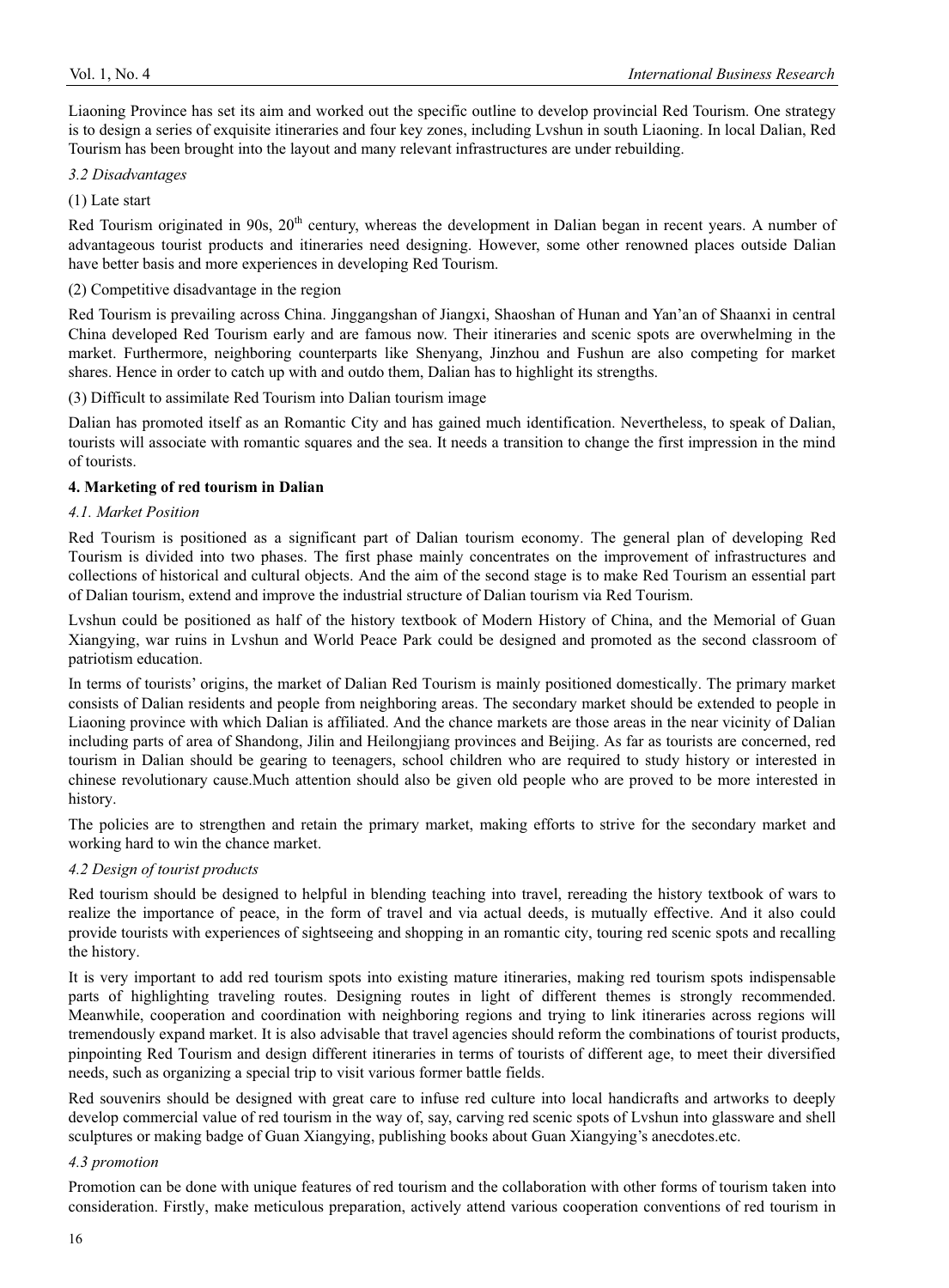our country to promote Red Tourism products of Dalian and extend the popularity. Secondly, integratively take advantage of media, such as newspaper, television, and radio to enhance the promotion strength. Thirdly, promote via internet by adding columns of red tourism in the website of Dalian tourism, helping the tourist timely acquiring information about red tourism in Dalian. As regards the market of college students, the government and travel enterprises may set up a special column of red tourism on university websites and other popular websites. Fourthly, hold tourism festivals, e.g. Cultural Festival of Dalian Tourism. Combine patriotism education and the cultivation of 'national civilized city' together to spread the image of red tourism.

As regards college students, tourism bodies could cooperate with tourism education schools. For instance, by providing free internship base for students of tourism management school to let them promote red tourism at the university. On the other hand, travel enterprises may cooperate with university student bodies to organize activities to publicize red tourism products, e.g. sponsoring a photography competition, which is an effective and economical way to enhance the popularity of travel enterprises and scenic spots.

As to secondary school students and pupils, tourism enterprises could make the best use of holidays such as Labor Day, Children's Day and National Day to organize free trips to red tourism spots pinpointing theme activities of patriotism education, remembering national humiliation and studying for the reinvigoration of China etc. At the same time, patriotism education bases should enter schools to give lectures of and display pictures of Dalian Modern History to propagate patriotic spirit.

As for tourists of other ages, tourism organizations should take advantage of some commemorative days such as the 110<sup>th</sup> anniversary of Sino-Japanese War of 1894 provide free visits for enterprises, government ministries, and military institutions to expand chance tourist markets. And innovation of display techniques should be emphasized.

# **5. General development strategies**

## *5.1 Make a master planning*

The municipal government must make the general strategic aim of the near future and then put it in practice stage by stage. The task of the first stage is to improve infrastructures and maintenance of war ruins, collect more historical objects, anecdotes and stories concerned by the end of 2007. At the second stage from 2008 to 2010, all parties concerned should implement the plan to initiate an all-round development of red tourism, making it a significant part of Dalian tourism industry.

## *5.2 Make joint efforts from stakeholders*

Provincial and municipal governments hold the responsibility to bring stakeholders' initiative to full play. They are also responsible for rebuilding infrastructures, protecting ecological environment and providing sound conditions for the sustainable development of red tourism. Meanwhile, successful operation of red tourism involve tourism operators, tourism spots management, participation of local residents, and tourists themselves, whose common endeavors will enable red tourism to develop smoothly. Government will play the leading role in integrating efforts from various parts to propel red tourism to develop in line with the master plan.

## *5.3 Provide product mix in which red tourism is highlighted*

Design 'red+ green+ blue' products, where 'red' refers to red tourism with 'green' and 'blue' representing the prevailing tourism products in market. 'Green' refers to green mountains and rivers like Bingyu Ice Valley, green squares and natural countryside sceneries. 'Blue' refers to the sea. It is necessary to bind those products together to enhance their general attraction and make better use of separate markets. As a famous tourist city of north China, Dalian is shielded by mountains and surrounded by seas, decorated by plenty of squares and lawns. Numerous tourists are deeply impressed by its superior natural environment and western style metropolitan design with many squares and buildings in Roman and Gothic Styles. Dalian's rich tourism resources, mainly consisting of Lvshun national scenic area, Golden Pebble Beach State Tourist Resort, Ice Valley, Pole Aquarium of Tiger Beach and Sun Asia Ocean World, are of great attraction for potential tourists. However, a sole dependence on natural sceneries is becoming less competitive in tourism market. It is imperative to complement natural attractions with new products rich in cultural and historical implications. Thus, the combination of red tourism with traditional sightseeing, and the blend of natural sceneries and historical as well as cultural resources, will greatly contribute to the improvement of comprehensive strength, economic benefits, and the sustainable development of Dalian tourism industry.

## *5.4 Strengthen regional cooperation*

In order to avoid the repetitive construction and vicious competition with neighboring cities, it is necessary to seek regional cooperation to form a master frame for the whole region. A long term strategy is also essential for all the cooperators to follow in the long run. Tourism industry is a highly open and inclusive industry that has close connection with other industries such as communication, environment, trade and construction etc. moreover, tourists always travel across regions to finish a trip. Therefore, tourism industry usually depends on endeavors across industries and regions